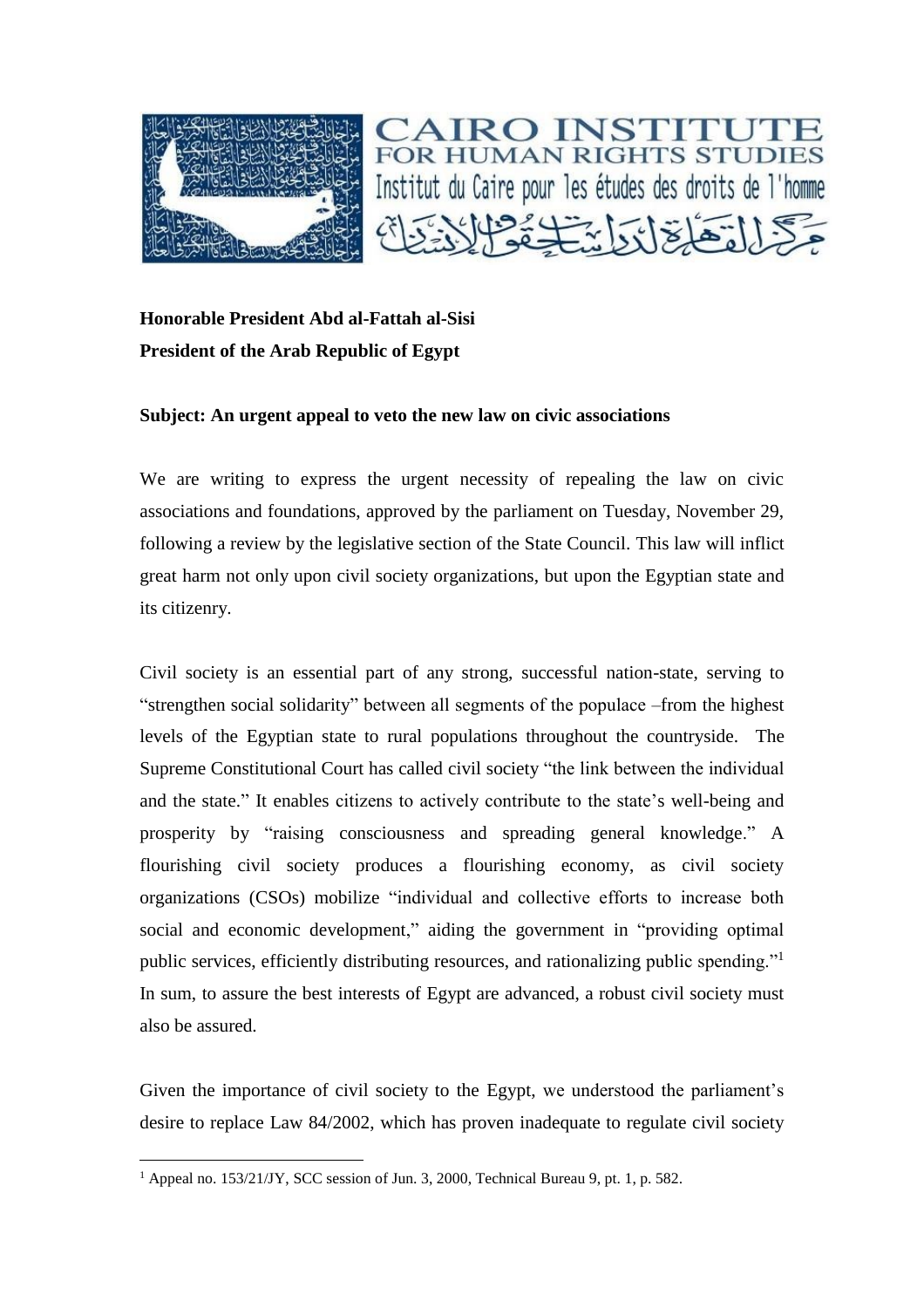due its restrictive nature. The CIHRS and other civil society organizations expected this new law to honor constitutional principles and international standards regarding the freedom to form associations, avoiding the restrictions in the current law. Regrettably, the parliament has imposed more restrictions and barriers in its new law. These barriers will inevitably cripple civil society's ability to harness and advance Egypt's potential; particularly within the current context of a severe socioeconomic crisis and the fissures in the social cohesion of the Egyptian people.

**In the best interests of the Egyptian state, we urgently appeal to you to use your constitutional authority to veto the law** and send it back to the parliament for major revisions to bring it into conformity with the Egyptian constitution. Vetoing the law would affirm your dedication to constitutional supremacy and the rule of law, as well as your recognition of the importance of a free, effective civil society to the state's overall wellbeing. Below we list the most significant flaws of the new law:

- 1. **It violates the constitution.** Article 75 of the constitution upholds citizens' right to form civic associations. The new law violates this article by giving the administrative body broad latitude to interfere in the operation of associations and the election of their boards. It also expands the list of proscribed activities for civic entities, exceeding the bounds set by the constitution, which prohibits only "the establishment or continuation of civic associations and foundations whose statutes or activities are secret or of a military or quasi-military nature." Due to your pledge, as president of the Arab Republic of Egypt, to respect and uphold the constitution, we fully expect you to veto this law on the basis of its clear unconstitutionality.
- 2. **It violates Egypt's international commitments.** The Egyptian state has made a commendable effort to show, on an international level, its dedication to upholding the right to freedom of association. Accordingly, it ratified the International Covenant on Civil and Political Rights (ICCPR) and the African Charter on Human and Peoples' Rights (ACHPR). The new law violates these international legal obligations and represents Egypt's de-facto withdrawal from the international community.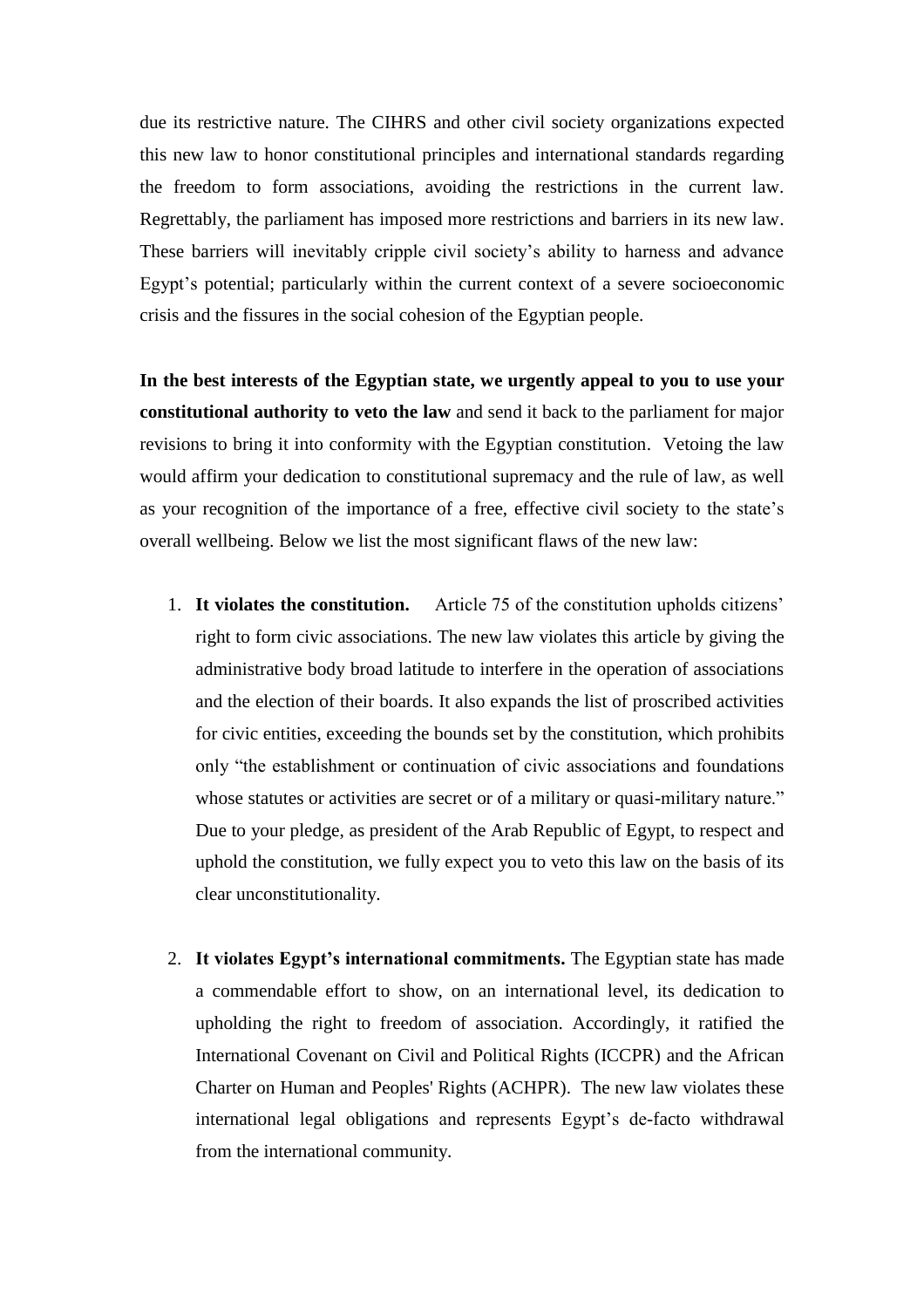The law further disregards the recommendations received by Egypt in the Universal Periodic Review of its rights record in 2014, which the government publicly pledged to implement before representatives of the international community and the Egyptian people. Maina Kiai, the UN special rapporteur on the freedom of assembly and association, warned that if the law was adopted, it would "devastate civil society not only in the short term, but possibly for generations to come." He noted his suspicions that the law seemed "deliberately drafted to curtail civil society's ability to operate, and to stifle its ability to freely express itself."<sup>2</sup>

Most significantly, the law sends a negative message to the international community that Egypt will not abide by its constitutional and international pledges to its own citizens, other governments, and multilateral international organizations. The UN special rapporteur himself noted that the provisions of the law violate international law and contradict Egypt's own constitution. Thus, ratifying this law would greatly lower Egypt's standing in the international community and reduce its influence on the international level.

**3. The bill imperils the nation's economy and security.** As described above, an effective civil society is essential to a strong state. In addition to furthering socioeconomic development in general, civil society aids the state in providing direly-needed services to the citizenry. This especially important now more than ever, given the current socioeconomic crisis in Egypt. By rendering it impossible for CSOs to deliver their services, the law will intensify the effects of the crisis on the most vulnerable segments of Egyptian society - volatizing societal cohesion and endangering national security. Needless to say, the overall investment climate for both local and foreign business will also be substantially harmed; plunging Egypt even further into economic turmoil. A veto of this new law is imperative, not only to safeguard Egypt's most vulnerable citizens but to protect the economy and defend national security as well.

 $\overline{a}$ 

 $2$  See the statement at:

[http://www.ohchr.org/EN/NewsEvents/Pages/DisplayNews.aspx?NewsID=20920&LangID=E.](http://www.ohchr.org/EN/NewsEvents/Pages/DisplayNews.aspx?NewsID=20920&LangID=E)